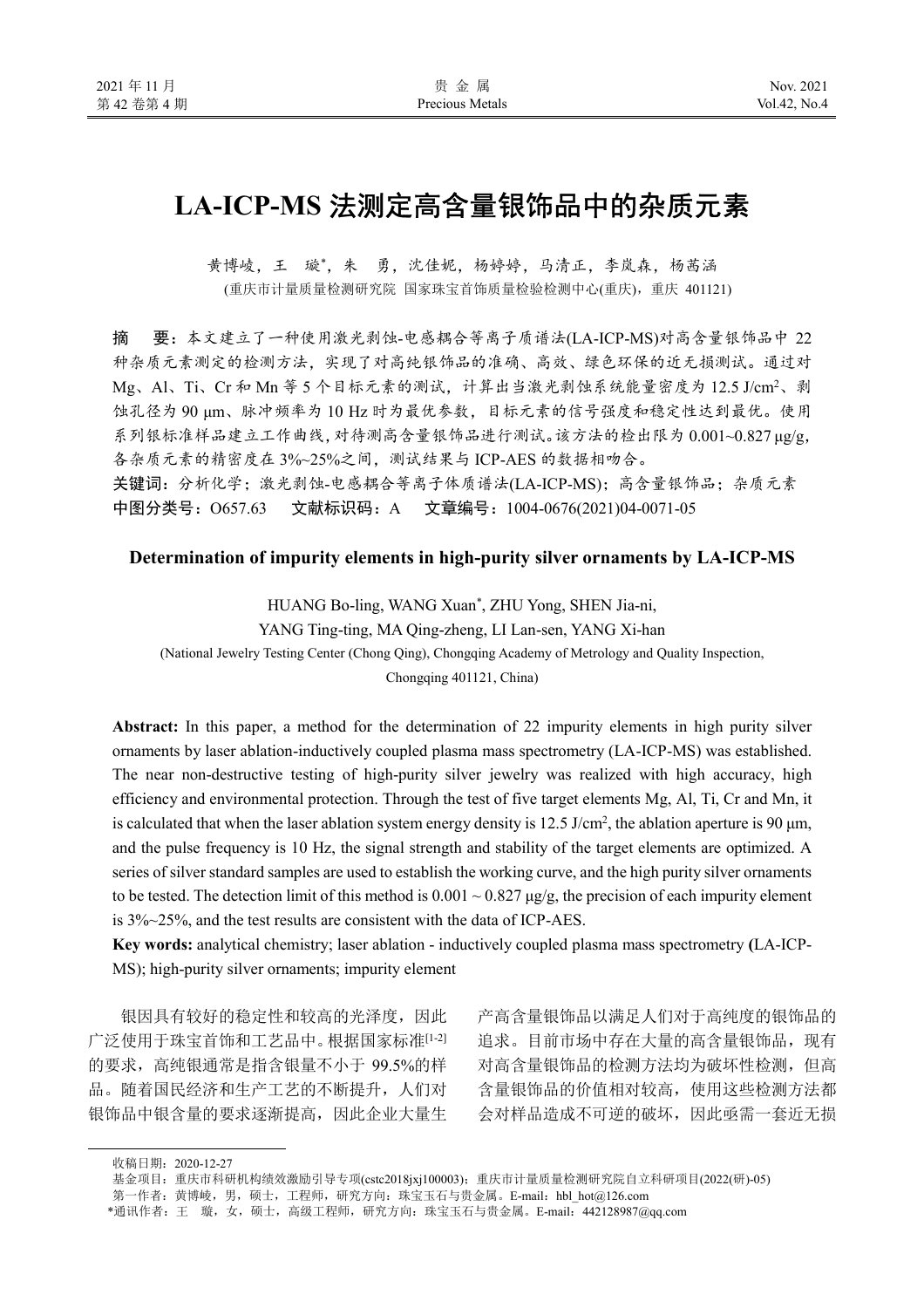的高含量银饰品的检测方法。

激光剥蚀-电感耦合等离子质谱法(LA-ICP-MS) 是一种新型分析方法,该方法利用聚焦激光束对样 品的表面进行剥蚀、溅射和蒸发,所形成的样品气 溶胶由载气引入等离子体后离子化,离子通过质谱 系统测定元素含量[3]。因为该方法不需要对样品进 行消解前处理,同时具有准确、高效、绿色、近无 损的特点,在贵金属领域中已有一定的应用[3-7]。

本文通过主成分分析算法(Principal Component Analaysis, PCA)筛选杂质元素中的特征元素, 使用 特征元素对激光器条件进行测试从而得出最优实验 参数,然后使用银标准样品建立的工作曲线对高含 量银饰品进行测试,最后将结果与 ICP-AES 溶液法 测定的结果进行对比,判断方法的可靠性。

# **1** 实验

### **1.1** 实验材料及仪器

电感耦合等离子体质谱仪(ICP-MS,Thermo Fisher 公司 RO 型), 激光剥蚀系统(LA, ESL 公司 NWR213 型);电感耦合等离子体原子发射光谱仪 (ICP-AES, Agilent 公司 Avio 200 型)。

# **1.2** 样品

高含量银饰品(样品编号 Dc), 纯度(质量分数, 下同) > 99.99%; 高纯银标准样品(GBW02794), 纯 度>99.9995%;系列银标准样品,纯度>99.9%。

#### **1.3** 实验方法

激光剥蚀系统(LA)选择线扫描模式对样品进行 剥蚀,ICP-MS使用时间分辨模式对数据进行采集, 其中 ICP-MS 实验参数参考文献<sup>[4-5]</sup>的数据进行设置。 首先使用 PCA 法对高纯银标准样品中 22 种杂质元 素进行筛选,选择合适的元素进行 LA 的参数优化, 参考 T/CST 2-2020[8]和 ISO 11596-2008[9]规定的方 法在最优参数条件下对样品进行取样测试。

# **2** 结果与讨论

# **2.1** 元素筛选

为简化激光剥蚀系统参数优化过程,提前利用 主成分分析算法(PCA)对待测的 22 种杂质元素进行 筛选。PCA 是一种对数据进行有效降维的计算方法, 它采用特征分解获得最大方差的主成分代替原来变 量,可以消除原变量的相关性,降低数据的维数, 提高建模速度和稳定性。

使用 LA-ICP-MS 对高纯银标准样品进行测试, 平行测试 50 次,得到各杂质元素信号值数据 1100 个,由 PCA 分析这些数据中 Mg、Al、Ti 等 22 种 杂质元素的主成分贡献情况, 得到前 15 个主成分 的特征值和累计贡献率。如表 1 所示,Mg、Al、Ti、 Cr 和 Mn 的累计贡献率为 95.84%,且其特征值均 大于 0.5,由此可知 Mg、Al、Ti、Cr 和 Mn 这 5 个 主成分包含了高含量银饰品中 LA-ICP-MS 的大量 信息,因此激光剥蚀系统参数的优化只需要对高含 量银饰品中这 5 个元素进行测试,且测试结果具有 代表性。

#### 表 **1** 相关矩阵特征值及累积贡献率

Tab.1 Characteristic roots and cumulative contribution rates of correlation matrix

| 序号             | 元素 | 特征值      |       | 方差贡献率/% 累积贡献率/% |
|----------------|----|----------|-------|-----------------|
| 1              | Mg | 19.15441 | 76.62 | 76.62           |
| 2              | Al | 2.35657  | 9.43  | 86.04           |
| 3              | Ti | 0.89992  | 3.60  | 89.64           |
| $\overline{4}$ | Cr | 0.88466  | 3.54  | 93.18           |
| 5              | Mn | 0.66429  | 2.66  | 95.84           |
| 6              | Fe | 0.38533  | 1.54  | 97.38           |
| 7              | Ni | 0.19362  | 0.77  | 98.16           |
| 8              | Cu | 0.16089  | 0.64  | 98.80           |
| 9              | Zn | 0.07811  | 0.31  | 99.11           |
| 10             | Ga | 0.06297  | 0.25  | 99.36           |
| 11             | As | 0.04938  | 0.20  | 99.56           |
| 12             | Se | 0.03566  | 0.14  | 99.70           |
| 13             | Rh | 0.02858  | 0.11  | 99.82           |
| 14             | Pd | 0.01692  | 0.07  | 99.89           |
| 15             | Cd | 0.01347  | 0.05  | 99.94           |

为研究高含量银饰品中 22 种杂质元素的剥蚀 效率,应选择高纯银标准样品中 22 种杂质元素作 为目标元素,但为简化分析过程,提高研究效率, 我们使用 PCA 算法对 22 种类杂质元素进行筛选。 由表 1 可知,Mg、Al、Ti、Cr 和 Mn 这 5 个元素能 够包含高含量银饰品中 LA-ICP-MS 的大量信息,因 此选择这 5 个元素作为目标元素进行激光剥蚀系统 的参数优化。

### **2.2** 激光剥蚀系统参数优化

根据 PCA 算法的结果,使用 Mg、Al、Ti、Cr 和 Mn 这 5 个元素进行能量密度、剥蚀孔径、脉冲 频率等参数的优化,保证目标元素的信号强度和稳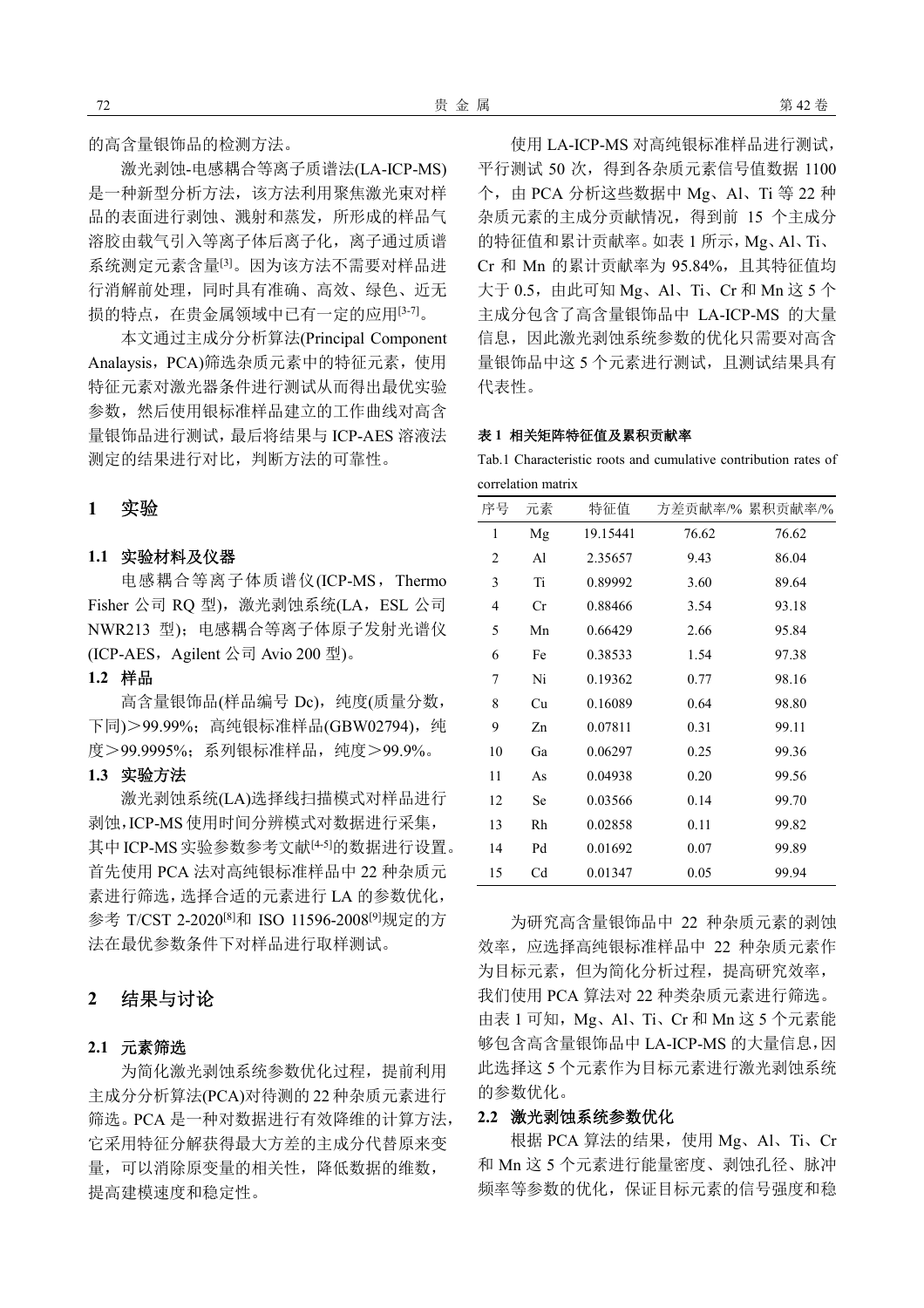定性达到最优。

### 2.2.1 能量密度

激光剥蚀系统能量密度的变化能够对目标元素 的剥蚀效率进行影响,提高能量密度能够增加样品 剥蚀量,从而提高目标元素信号强度,但过高的能

量密度会造成样品的热效应,使样品熔融聚集,不 能够进行有效的剥蚀,因此需要首先对激光剥蚀系 统的能量密度进行优化。试验选择 Mg、Al、Ti、Cr 和 Mn 作为目标元素, 选择能量密度 2.5~20.0 J/cm<sup>2</sup> 进行研究,结果如图 1 所示。





Fig.1 Effect of laser energy on signal intensity and stability

从图 1 可知, 目标元素的信号强度随能量密度 的增大而升高,但稳定性在 12.5 J/cm<sup>2</sup> 时最高(*RSD* <15%),因此选择 12.5 J/cm<sup>2</sup> 为样品测定的最优能 量密度。

# 2.2.2 剥蚀孔径

剥蚀孔径为激光器剥蚀系统剥蚀区域大小, 剥 蚀孔径的选择直接影响测试样品的进样量,样品的 进样量的不同能够直接对目标元素的剥蚀效率进行

影响,增大剥蚀孔径能够有效提高目标元素的信号 强度,但由于随着剥蚀孔径的增大,样品的进样量 随之增长,从而容易导致样品在传输过程中滞留, 影响目标元素的稳定性,因此需要对激光剥蚀系统 的剥蚀孔径进行优化。结果如图 2 所示, 随着剥蚀 孔径从 30 μm 增大到 105 μm,目标元素的信号强度 逐渐升高,且稳定性在 90 μm 时最高,因此选择 90 μm 为样品测定的最优剥蚀孔径。





Fig.2 Effect of denudation aperture on signal intensity and stability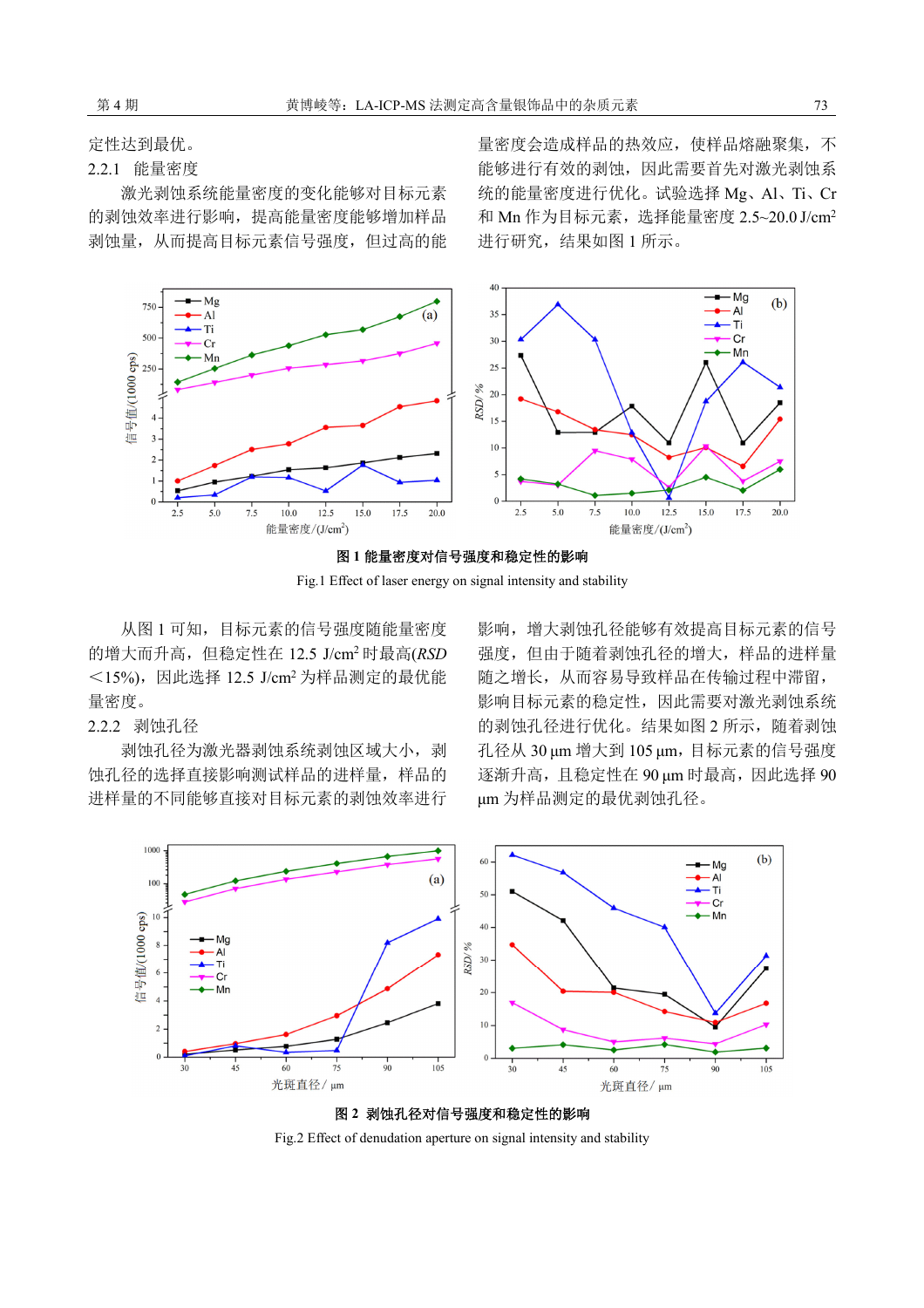2.2.3 脉冲频率

脉冲频率为激光器剥蚀系统在单位时间内剥蚀 的次数,脉冲频率越大在单位时间内对样品的剥蚀 次数越多,样品的进样量从而变大,目标元素的信 号强度随之提高,但过大的脉冲频率容易使样品剥 蚀区域低于激光束腰,影响目标元素的稳定性,因

此需要对激光剥蚀系统的脉冲频率进行优化。结果 如图 3 所示。由图 3 可见,随着脉冲频率从 1 Hz 增 大到 20 Hz, 目标元素的信号强度逐渐升高, 且稳 定性在 10 Hz 时最高,因此选择 10 Hz 为样品测定 的最优脉冲频率条件。



图 **3** 脉冲频率对信号强度和稳定性的影响

Fig.3 Effect of pulse frequency on signal intensity and stability

# **2.3** 检出限

在优化后的测试条件下,采集 11 次激光剥蚀高 纯银标准样品的信号值,以 11 次信号值的 3 倍标 准偏差与基体 <sup>108</sup>Ag 元素信号值的比值,得到 22 种 杂质元素对应的检出限(表 2),计算公式如下:

$$
\omega = (I_1 \times A_2) / (I_2 \times A_1) \times 10^{-6} \tag{1}
$$

式中,*ω* 为杂质元素的检出限,μg/g;*I*<sup>1</sup> 为杂质 元素 11 次信号值的 3 倍标准偏差, cps; *I*<sub>2</sub> 为基体 108Ag 元素信号值, cps;  $A_1$  为杂质元素丰度;  $A_2$  为 基体 <sup>108</sup>Ag 元素丰度。计算中,一些杂质元素的 11 次信号值均为零,默认其 11 次信号值的 3 倍标准 偏差为 1 cps<sup>[10]</sup>。由表 2 可知, 各杂质元素的检出限  $\frac{1}{2}$  0.001~0.827 μg/g.

#### **2.4** 样品测试

采用优化后的测试条件对系列银标准样品进行 测试并建立工作曲线,使用该曲线对编号为 Dc 的 待测样品进行测试,平行测试 10 次。目前高含量银 饰品的银含量按照 GB/T 38162-2019《高含量银合 金首饰 银含量的测定 ICP 差减法》进行检测, 因 此对该件样品同时使用 ICP-AES 进行测试,结果列 于表 3(见下页)。从表 3 可知,使用 LA-ICP-MS 测 试高含量银饰品中各杂质元素的精密度在 3%~25% 之间,且 LA-ICP-MS 与 ICP-AES 的数据相吻合,

表 **2** 杂质元素检出限

Tab.2 The detection limit for impurity elements

| 元素               | $\omega$ /(µg/g) | 元素                | $\omega$ /(µg/g) | 元素                | $\omega$ /(µg/g) |
|------------------|------------------|-------------------|------------------|-------------------|------------------|
| $^{24}Mg$        | 0.001            | $60$ Ni           | 0.001            | 121Sb             | 0.007            |
| $^{27}$ Al       | 0.002            | ${}^{63}Cu$       | 0.011            | $125$ Te          | 0.015            |
| 28Si             | 0.827            | 66Zn              | 0.005            | $195p_{1}$        | 0.009            |
| $47$ Ti          | 0.001            | $^{75}$ As        | 0.005            | 197Au             | 0.705            |
| ${}^{52}Cr$      | 0.004            | $77$ Se           | 0.001            | 208P <sub>b</sub> | 0.795            |
| 55Mn             | 0.007            | 105P <sub>d</sub> | 0.002            | $^{209}Bi$        | 0.026            |
| 56Fe             | 0.032            | $^{111}$ Cd       | 0.002            |                   |                  |
| 59 <sub>Co</sub> | 0.002            | $^{118}{\rm Sn}$  | 0.008            |                   |                  |

由于两种测试方法原理的差异造成两种方法的检出 限不同,最终导致杂质元素总含量有 23%的相对偏 差,但经差减后两种测试方法测得银含量的相对偏 差为 0.0019%。

# **3** 结论

1) 采用主成分分析算法(PCA)对银样品中 22 种待测杂质元素进行筛选,结果表明 Mg、Al、Ti、 Cr 和 Mn 元素包含了高含量银饰品中 LA-ICP-MS 测定的主体信息,可选择这 5 个元素作为目标元素 进行激光剥蚀系统的参数优化。